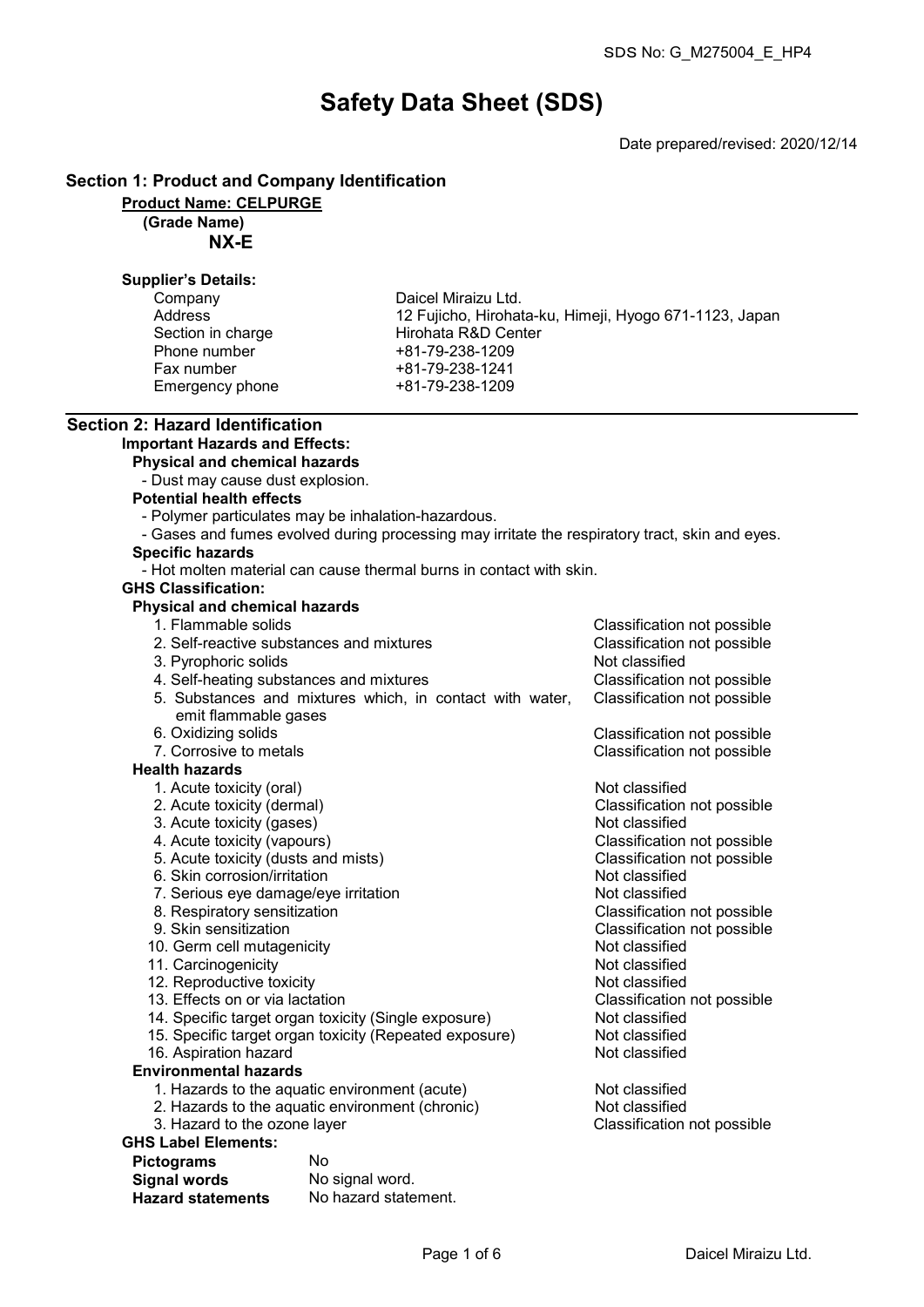## Precautionary statements

**Prevention** 

- Read the Safety Data Sheet (SDS) before handling the material. Do not handle until all safety precautions have been understood.

- Use protective gears when you handle the material.

- Provide a local ventilation system in the processing room.
- Avoid release to the environment.

- Use appropriate fire extinguisher in case of fire.

Response

- IF IN EYES: Rinse cautiously with water for several minutes. Remove contact lenses, if present and easy to do. Continue rinsing.

- If eye irritation persists: Get medical advice/attention.

- IF ON SKIN: Wash with plenty of water.

**Storage** 

- Protect from sunlight. Store away from heat, open flames and all ignition sources.

Disposal

- Dispose of contents and container should be in accordance with applicable laws and ordinances.

## Section 3: Composition/Information on Ingredients Substance/Mixture:

Mixture

Ingredients:

Polyolefin

Others (Trade Secret)

#### Composition:

Polyolefin Equal to or greater than 50 mass percent Less than 50 mass percent

\* Trade secret as to precise ratio of ingredients.

Hazardous Ingredients/Impurities, which are within the meaning of the GHS, and are present above cut-off level:

The material(s) does not contain any hazardous ingredients/impurities.

Published Reference No. of Gazette (Japan): Polyolefin:Registered

CAS No:

Polyolefin:Registered

# Section 4: First-Aid Measures

#### Inhalation:

If inhaled a volume of vapors or gases of the hot molten material, remove victim to fresh air and keep at rest. Get medical attention in case having coughs, breathing or other difficulties.

#### Skin Contact:

Wash with water. Get medical attention in case of suffering from eczema. If contacted with condensates of gases evolved from the hot molten material, wash thoroughly with soapy water. If contact with the hot molten material, cool in clean water and get medical attention.

#### Eye Contact:

Rinse eyes with plenty of water immediately. Rubbing eyes may cause irritation or injure the cornea. Remove contact lenses, if present and easy to do. Get medical attention in case of any abnormalities.

# Ingestion:

No acute toxicity if swallowed. If large amount swallowed, get medical attention.

# Section 5: Fire-Fighting Measures

#### Extinguishing Media:

Water, carbon dioxide, dry chemical, foam

# Specific Hazards arising from the Chemical:

The material may produce intense heat, dense black smoke, toxic fumes of gases containing carbon dioxide, carbon monoxide and nitrogen/phosphorus/halogen compounds on combustion.

# Special Protective Actions for Fire-Fighters:

Fire-fighters should be equipped with self-contained breathing apparatus and wear proper protective equipment (helmet with face shield, bunker coats, gloves and rubber boots).

# Section 6: Accidental Release Measures

Personal Precaution, Protective Equipment and Emergency Procedures: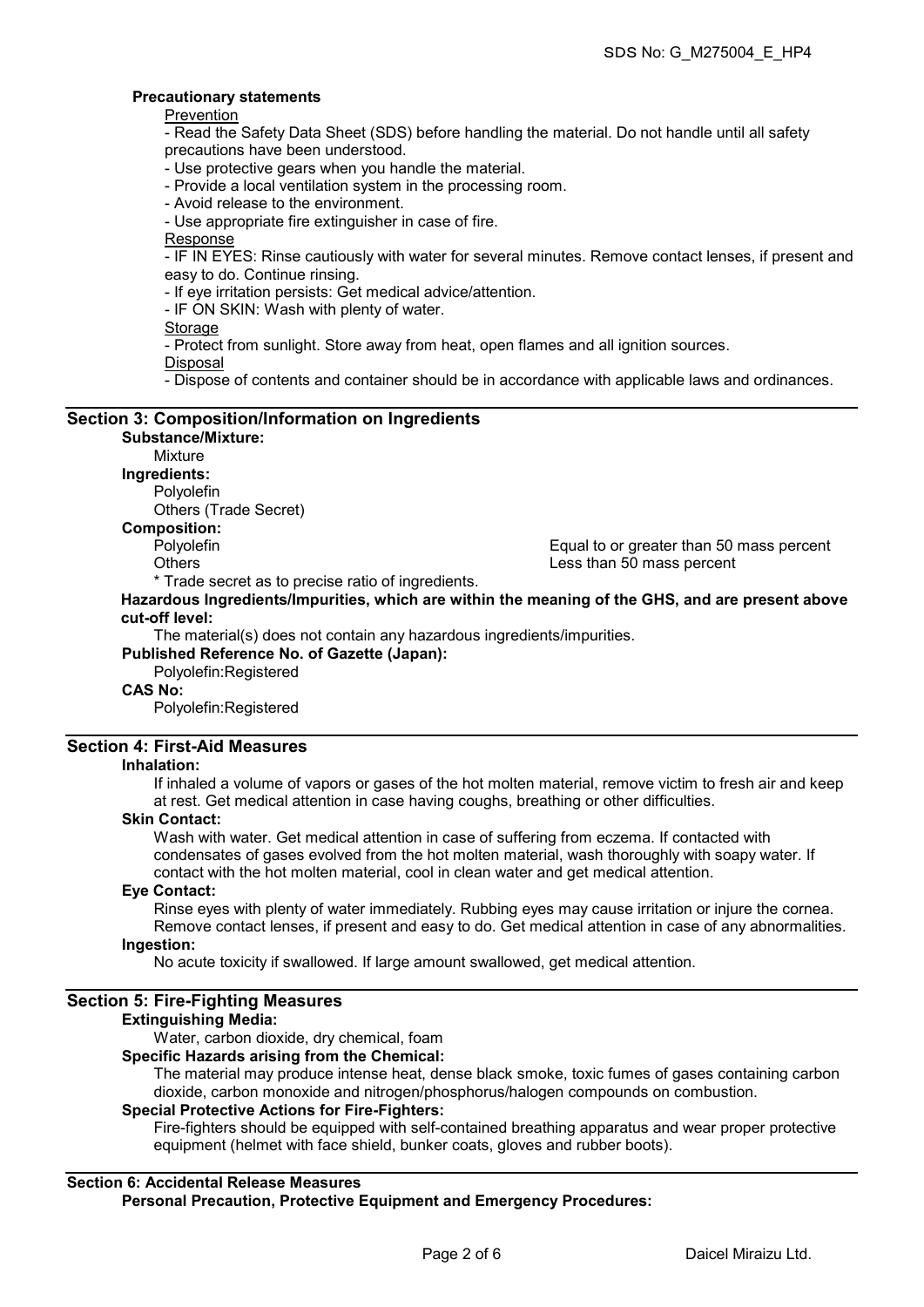Spilled material may cause slippage. Collect and dispose them with proper protective gears on if spilled.

### Environmental Precautions:

Spills and releases of the material might cause environmental pollution. Immediate and full recovery should be done if accidentally spilled or released.

#### Methods and Materials for Containment and Cleaning Up:

Shovel and sweep up spills and releases, or use industrial vacuum cleaner. Put them into container for disposal.

#### Second Accident Prevention Measure:

Eliminate heat, open flames and all ignition sources nearby.

# Section 7: Handling and Storage

#### Handling:

## Technical measure

- Wear protective gears to avoid burn on molding process.
- Wear protective gears to avoid contact in eyes or on skin, and to avoid inhalation, whenever gases,

fumes or dusts are generated on handling or processing. Local ventilation may be recommended. Hygienic measure

- Gases and fumes evolved during processing may irritate the respiratory tract and skin, large amount of them might cause nausea and headache in certain people. Avoid inhalation.

#### Precautions for safe handling

- Molten material under high temperature may decompose and produce hazardous gases and may ignite at worst when left in air uncooled, so cool it down (for example, in water) immediately.
- Molten material inside the heating unit (for example, heating barrel of injection machine) under high temperature may produce hazardous gases when left for a time, so be careful.
- Dust emerged from cutting, sanding, grinding or other mechanical processing may cause dust
- explosion with static discharge or electrical sparks. Keep work places clean to avoid accumulation. Storage:

## Conditions for safe storage

- Protect from sunlight. Keep away from heat, open flames and all ignition sources. Take precautionary measures against static discharge. Protect from water and moisture. Avoid overload to prevent collapse of cargos.

#### Specific designs for vessels

- No information is available.

#### Section 8: Exposure Controls/Personal Protection

#### Control Concentration:

Not established.

#### Tolerable Concentration:

Not established. The figures shown below can be used for reference.

Japan Association of Industrial Health (2014) Class 3 dust

|                     | TWA                                     | respirable | 2 mg/m $3$         |
|---------------------|-----------------------------------------|------------|--------------------|
|                     | TWA                                     | total      | $8 \text{ mg/m}^3$ |
| <b>ACGIH (2012)</b> | PNOS (Particle Not Otherwise Specified) |            |                    |
|                     | TLV-TWA respirable                      |            | 3 mg/m $3$         |
|                     | <b>TLV-TWA</b>                          | total      | 10 mg/m $3$        |
|                     |                                         |            |                    |

#### Engineering Measure:

Gases and fumes may be evolved during processing at high temperature, therefore, installation of local ventilation is recommended.

#### Respiratory Protection:

Dust respirator should be worn in mechanical processing or sanding of moldings that may cause dust. In high gases/fumes concentration area, a chemical cartridge respirator (for organic chemicals) should be worn.

#### Hand Protection:

Use adiabatic gloves in handling molten material.

#### Eye Protection:

Use protective goggles in operations that may cause dust.

#### Skin and Body Protection:

Wear clothes with long sleeves in handling hot molten material.

# Section 9: Physical and Chemical Properties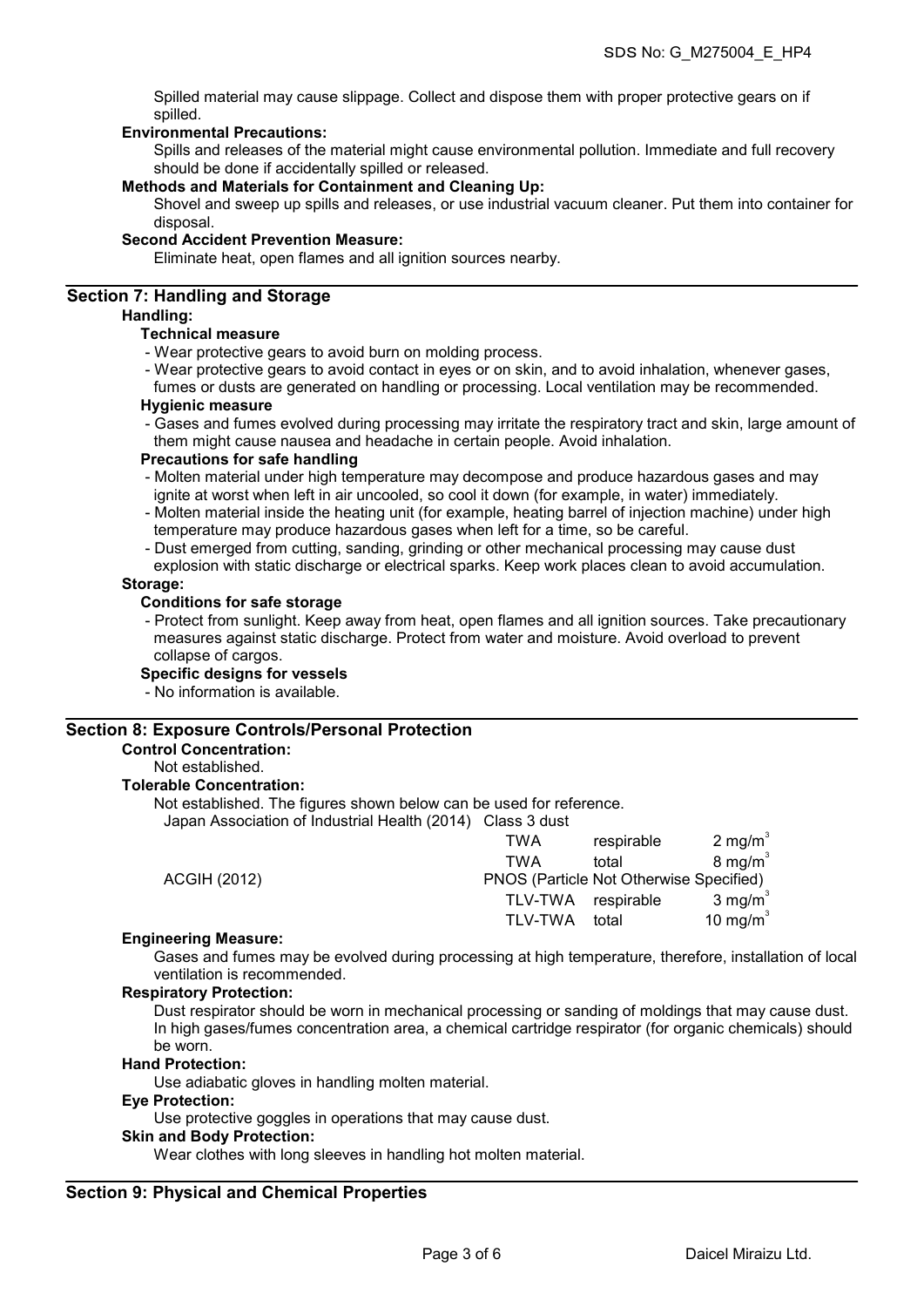| <b>Physical State:</b>                               | Solid in granular shape                               |
|------------------------------------------------------|-------------------------------------------------------|
| Colour:                                              | Indefinite (the colour differs depening on the colour |
|                                                      | number)                                               |
| Odour:                                               | Odourless (normal temperature)                        |
| <b>Melting Point/Freezing Point:</b>                 | 120-140 deg C as PE                                   |
| <b>Flammability:</b>                                 | May catch fire                                        |
| <b>Upper/Lower Flammability or Explosive Limits:</b> | No information                                        |
| <b>Flash Point:</b>                                  | No information                                        |
| <b>Auto-Ignition Temperature:</b>                    | No information                                        |
| Solubility:                                          | Insoluble in water                                    |
| <b>Vapour Pressure:</b>                              | No information                                        |
| <b>Relative Density:</b>                             | Approx.1.0                                            |
| <b>Particle Characteristics:</b>                     | Polymer particles might form explosive gas mixture    |

#### Section 10: Stability and Reactivity

Reactivity:

The material does not react with water.

Chemical Stability:

Stable in normal storage and handling.

#### Possibility of Hazardous Reactions:

No information

Conditions to Avoid:

Handling and storage near heat, open flames and all ignition sources. Storage under sunlight. Incompatible Materials:

#### None

#### Hazardous Decomposition Products:

The material may produce dense black smoke, toxic fumes of gases containing carbon dioxide, carbon monoxide and nitrogen/phosphorus/halogen compounds on combustion.

#### Section 11: Toxicological Information

Acute Toxicity (Oral): No data available Acute Toxicity (Dermal): No data available Acute Toxicity (Gases): No data available Acute Toxicity (Vapours): No data available Acute Toxicity (Dusts and Mists): No data available Skin Corrosion/Irritation: No data available (Gases/fumes evolved during drying/processing may be irritative.) Serious Eye Damage/Eye Irritation: No data available (Gases/fumes evolved during drying/processing may be irritative.) Respiratory Sensitization: No data available Skin Sensitization: No data available Germ Cell Mutagenicity: No data available Carcinogenicity: No data available Reproductive Toxicity: No data available Effects on or via Lactation: No data available Specific Target Organ Toxicity (Single Exposure): No data available Specific Target Organ Toxicity (Repeated Exposure): No data available Aspiration Hazard: No data available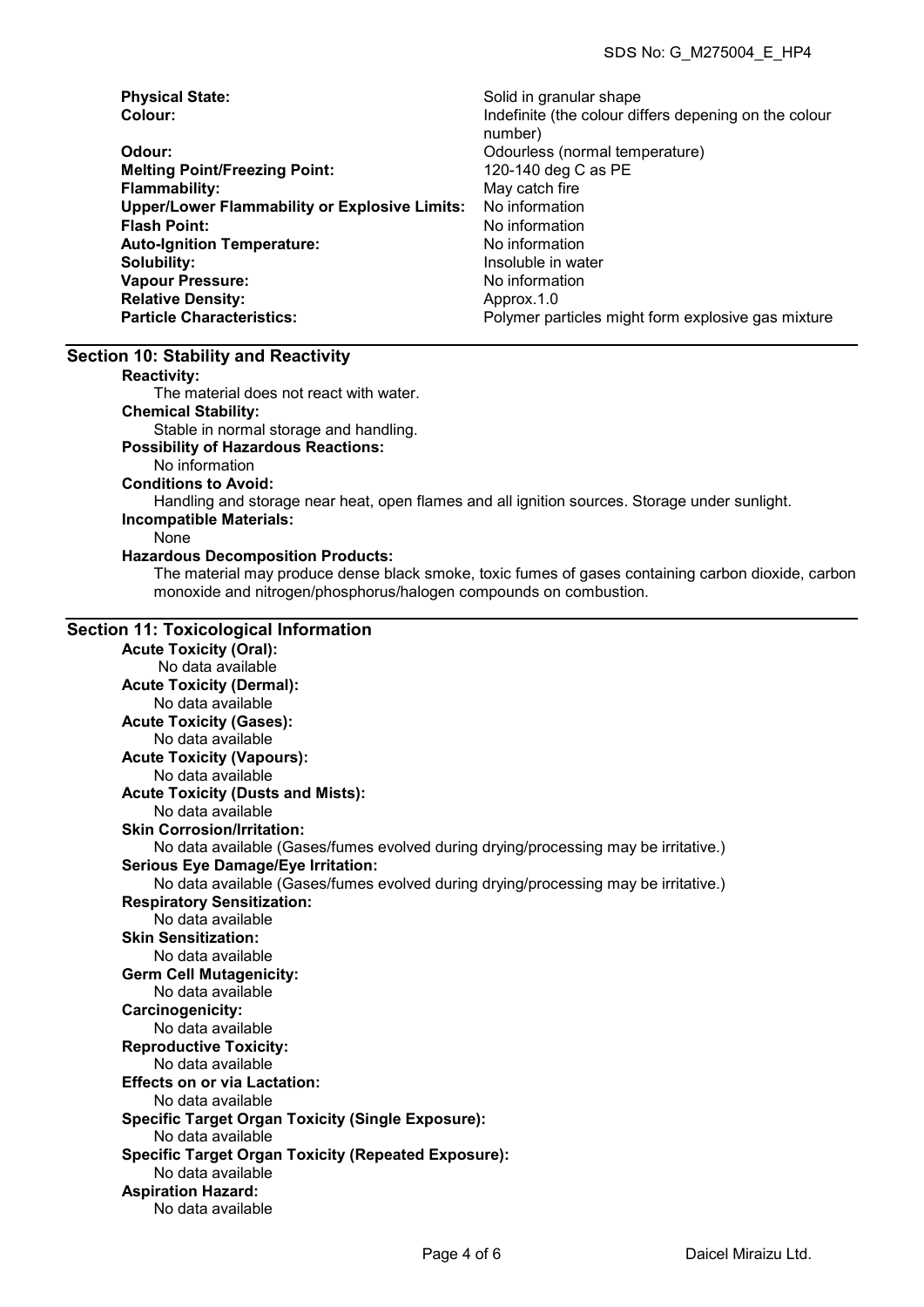# Section 12: Ecological Information

# Toxicity:

No data available Persistence and Degradability: No data available Bioaccumulative Potential: No data available

#### Mobility in Soil:

No data available

# Hazard to the ozone layer:

# No data available

# Other adverse effects:

Never be abandoned or dumped in any ocean or water area in order to prevent marine animals and birds from ingesting.

# Section 13: Disposal Consideration

Dispose of the material and its container should be in accordance with applicable laws and ordinances.

# Section 14: Transport Information

The material is not classified as dangerous/hazardous substance/mixture under any international transport regulations by road, rail, sea or air.

| UN Number:                        |
|-----------------------------------|
| <b>UN Proper Shipping Name:</b>   |
| <b>UN Transport Hazard Class:</b> |
| <b>UN Packing Group:</b>          |
| <b>Environmental Hazards:</b>     |
|                                   |

Not classified Not classified Not classified Not classified Not classified as marine pollutant substance/mixture according to the IMDG Code.

#### Special Precautions for users:

- Secure the containers firmly to prevent collapse of cargos.

- Avoid wetting or rough handling to prevent the containers from damage.
- Spilled material may cause a slipping hazard, therefore, collect them immediately if spilled.

# Section 15: Regulatory Information

#### Domestic Regulation(Japan):

# The Fire Defense Law - Designated as Flammables (3,000kg or above in storage).

Poisonous and Deleterious Substances Control Law

- Not designated as poisonous nor deleterious substances.

# Pollutant Release and Transfer Register (PRTR Law)

- The material(s) does not contain any relevant substances.

# Industrial Safety and Health Law (Article 57-2)

- The material(s) does not contain any relevant substances.

# Wastes Disposal and Public Cleaning Law

- Industrial Waste (Waste Plastics)

# Foreign Exchange and Foreign Trade Law

- Goods relevant to row 16 of appended Table 1 of Export Trade Control Order.

#### International Regulation:

The material is not subject to the Montreal Protocol on Substances that Deplete the Ozone Layer, the Stockholm Convention on Persistent Organic Pollutants nor the Rotterdam Convention on the Prior Informed Consent Procedure for Certain Hazardous Chemicals and Pesticides in International Trade.

# Section 16: Other Information

#### Disclaimer:

- The information herein has been prepared on the basis of the materials, information, and data available at the time being drawn up. The information may be revised with subsequently acquired knowledge. Normal handling has been presupposed for the precautionary items. Safety measures appropriate to application and usage should be taken in special handling or usage.

- User is solely responsible for decision of applying the information herein in usage of the appropriate products.

- This SDS is the English version translated from the Japanese SDS which is prepared for domestic